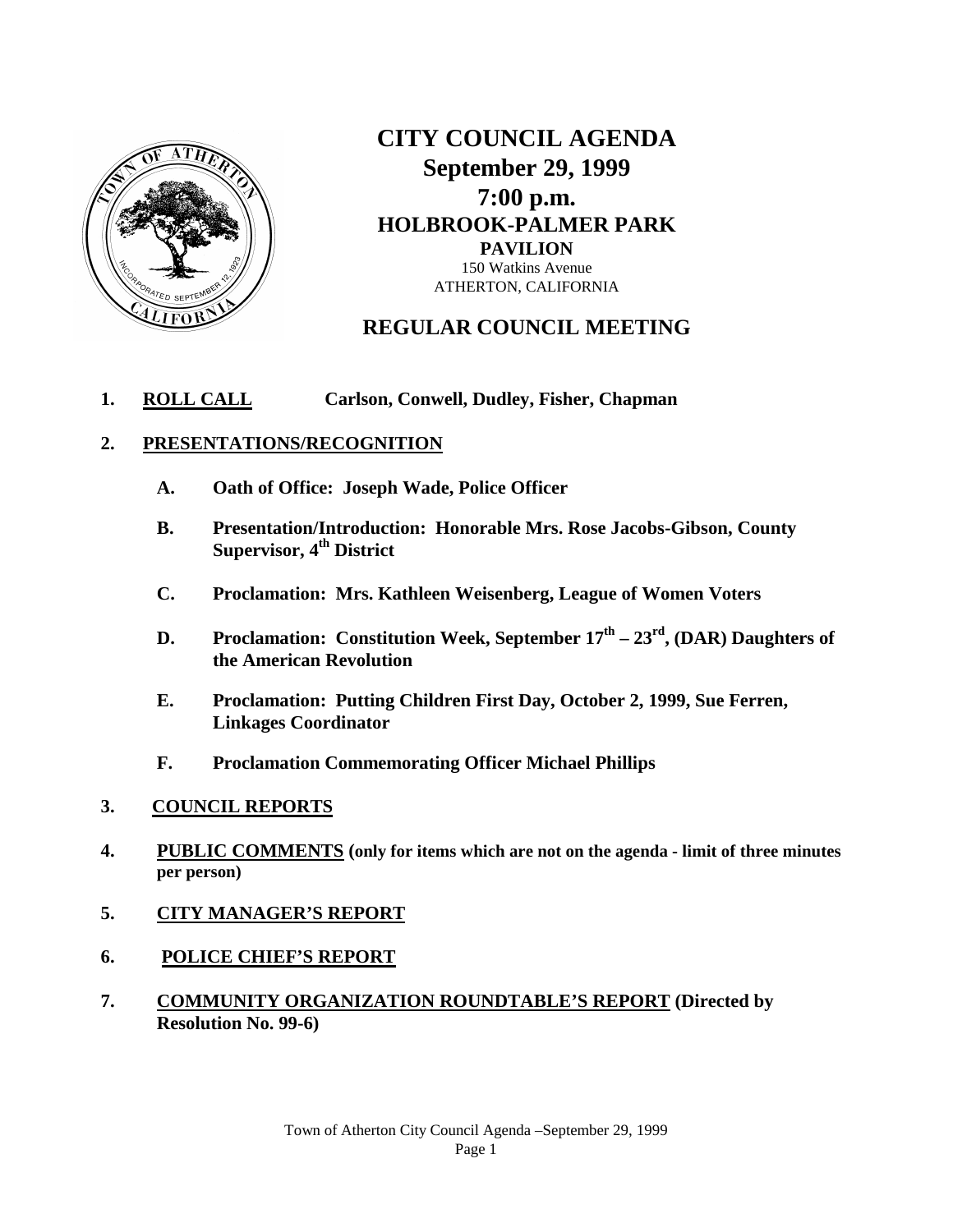# **CONSENT CALENDAR (Items 8 through 18)**

**8. APPROVAL OF MINUTES OF SPECIAL MEETING OF 6/9/99, REGULAR MEETING OF 6/16/99, SPECIAL MEETING OF 7/20/99, REGULAR MEETING OF 7/21/99, SPECIAL MEETING OF 8/4/99, SPECIAL MEETING OF 8/16/99, SPECIAL MEETING OF 9/9/99, AND SPECIAL MEETING OF 9/11/99.**

**Recommendation: Approve Minutes of Special meeting of 6/9/99, Regular meeting of 6/16/99, Special Meeting of 7/20/99, Regular Meeting of 7/21/99, Special Meeting of 8/4/99, Special meeting of 8/16/99, Special meeting of 9/9/99 and Special meeting of 9/11/99.**

# **9. APPROVAL OF BILLS AND CLAIMS OF AUGUST, 1999**

**Recommendation: Approve bills and claims in the amount of \$ 1,218,849.70**

**10. A. DECLARATION OF SURPLUS PROPERTY**

**Recommendation: Declare items described in Exhibit A as surplus property.**

**B. RECALL OF FORD RANGER PICKUP TRUCK FROM SURPLUS AND DECLARE CHEVROLET CAPRICE SEDAN TO SURPLUS**

**Recommendation: Recall Ford Ranger pickup truck from surplus and declare Chevrolet surplus.**

**11. ADOPTION OF ORDINANCE NO. 505 , ADDING A NEW SECTION 3.16.055 TO THE ATHERTON MUNICIPAL CODE, RELATING TO LEASES**

**Recommendation: Adopt Ordinance No. 505, titled, an Ordinance of the Town of Atherton, adding a new Section 3.16.055 to Chapter 33.16 of the Atherton Municipal Code, relating to leases and waive further reading.** 

**12. ADOPTION OF ORDINANCE NO. 506, ADDING CHAPTER 15.52 TO THE ATHERTON MUNICIPAL CODE, RELATING TO RECYCLING AND DIVERSION OF CONSTRUCTION AND DEMOLITION DEBRIS**

**Recommendation: Adopt Ordinance No. 506, titled, an Ordinance of the Town of Atherton, adding a new Chapter 15.52 to the Atherton Municipal Code, relating to the recycling and diversion of construction and demolition debris and waive further reading.**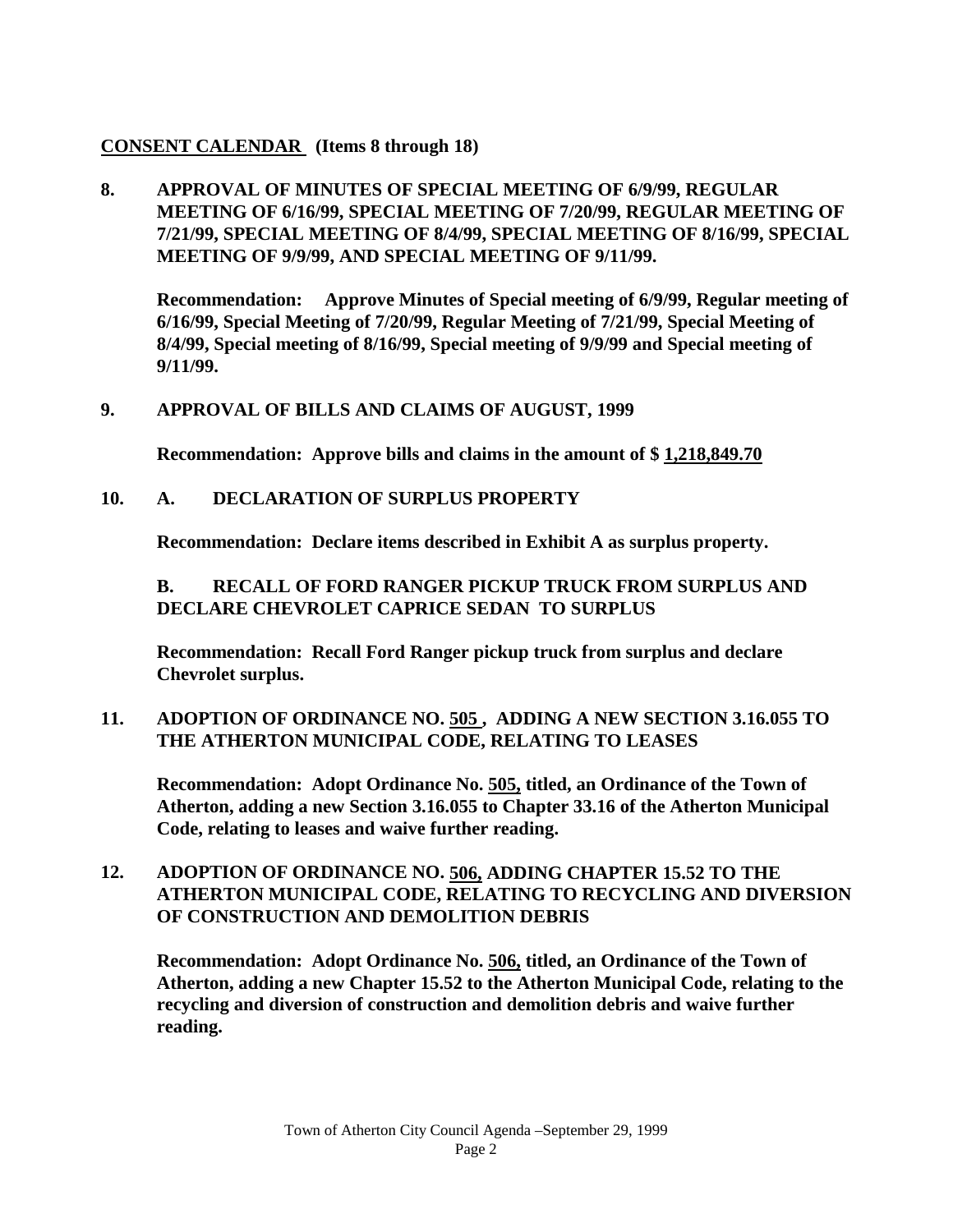## **CONSENT CALENDAR- Continued.**

# **13. ACCEPTANCE OF WORK AND AUTHORIZATION TO FILE NOTICE OF COMPLETION: WALSH ROAD AND RETAINING WALL PROJECT**

**Recommendation: 1) Accept the Public Works Director's certifications of the project work and the final quantities of work, including the cost for completion of the Walsh Road Retaining Wall; 2) Order that a Notice of Completion be filed by the City Clerk.**

# **14. ACCEPTANCE OF WORK AND AUTHORIZATION TO FILE NOTICE OF COMPLETION ON THE 1998-99 SEAL COAT PROJECT**

**Recommendation: 1) Accept the Public Works Director's certifications of the project work and final quantities of work, including the cost for completion of the 1998-99 Seal Coat Project; 2) Order that a Notice of Completion be filed by the City Clerk.**

**15. RESOLUTION NO. 99- , AUTHORIZING EXECUTION AND FILING OF APPLICATION FOR FUNDING UNDER THE STATE TRANSPORTATION IMPROVEMENT PROGRAM OF SB45, FOR PAVEMENT REHABILITATION OF MIDDLEFIELD ROAD, BETWEEN MARSH ROAD AND ENCINAL AVE.** 

**Recommendation: Adopt Resolution No. 99- , authorizing execution and filing of application for funding under the State Transportation Improvement Program of SB45 for pavement rehabilitation of Middlefield Road, between Marsh Road and Encinal Ave.**

**16. APPROVE PLANS AND SPECIFICATIONS, REDISTRIBUTE ALLOCATIONS WITHIN STORM DRAINAGE FUND OF CAPITAL IMPROVEMENT BUDGET AND AWARD OF CONTRACT FOR MISCELLANEOUS GUTTER CONSTRUCTION AND PAVEMENT REPAIR PROJECT NO. 99-011 TO J.J.R. CONSTRUCTION, INC.**

**Recommendation: 1) Approve the plans and specifications for the miscellaneous gutter construction and pavement repair project; 2) Redistribute allocations within the Storm Drainage Capital Improvement Fund; 3) Authorize the bid award to J.J.R. Construction, Inc. in the amount of \$180,298; 4) Authorize the City Manager to execute the contract between the Town of Atherton and J.J.R. Construction Inc.** 

**17. APPROVAL OF RESOLUTION NO. 99- , A RESOLUTION OF THE TOWN OF ATHERTON APPROVING APPROPRIATIONS LIMIT AND CALCULATIONS FOR FISCAL YEAR 1999-2000**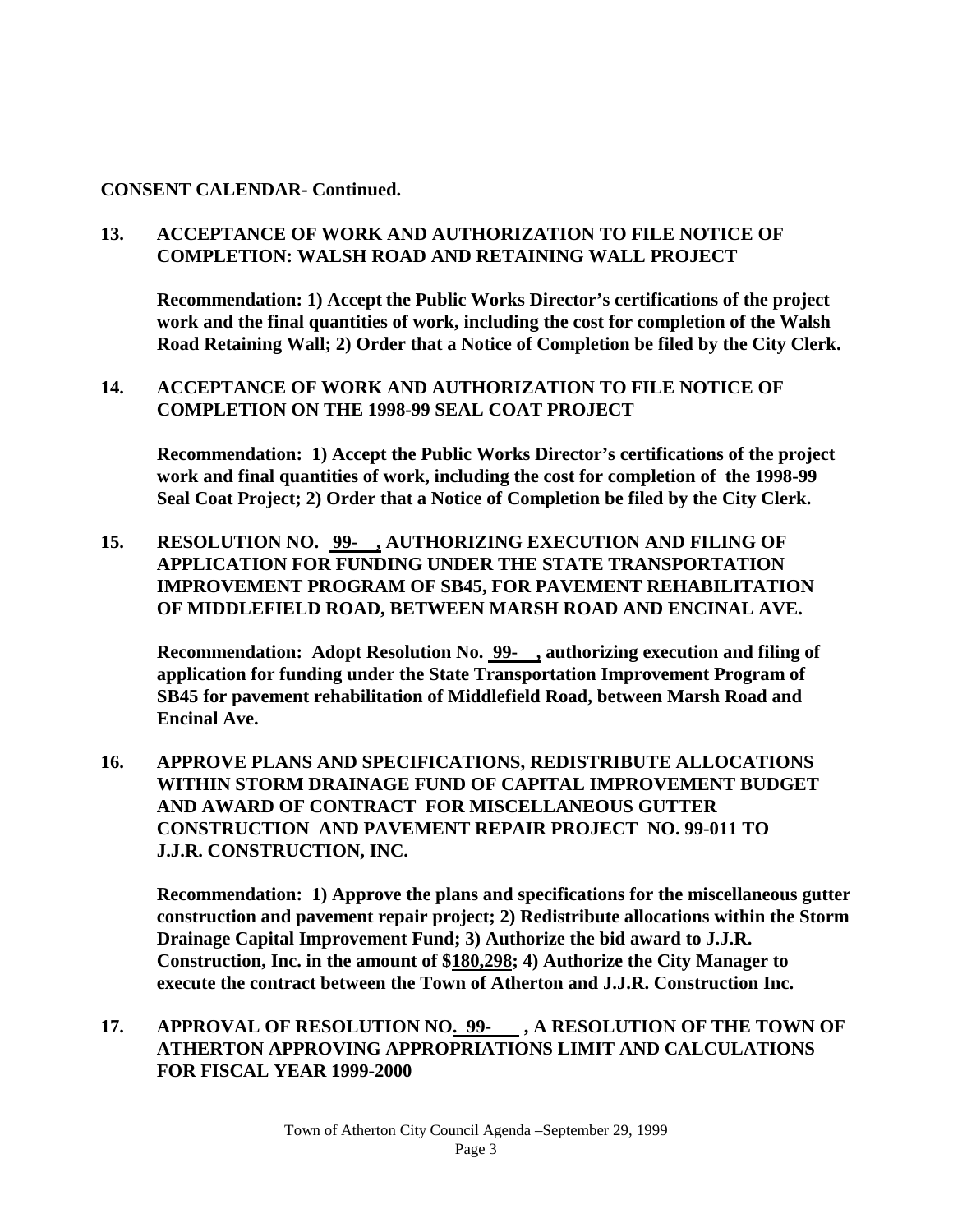**Recommendation: Approve Resolution No. 99- , approving limit and calculations for Fiscal Year 1999-2000. CONSENT CALENDAR – Continued.**

**18. SET PUBLIC HEARING TO INTRODUCE AN ORDINANCE AMENDING TITLE 15 OF THE ATHERTON MUNICIPAL CODE, REPEALING ORDINANCE NO. 488 AND ALL OTHERS IN CONFLICT THEREWITH AND ADOPTING CURRENT BUILDING, PLUMBING, MECHANICAL, ADMINISTRATIVE, HOUSING, ELECTRICAL, AND ABATEMENT OF DANGEROUS BUILDING CODES.**

**Recommendation: Set October 20, 1999, at 7:00 p.m. as the date and time for introducing an Ordinance amending Title 15 of the Atherton Municipal Code, repealing Ordinance 488, and all other Ordinances in conflict therewith; adopting current building, plumbing, mechanical, administrative, housing, abatement of dangerous buildings, and electrical codes.** 

**PUBLIC HEARINGS (Items 19 through 20 )**

**19. PUBLIC HEARING -TENTATIVE PARCEL MAP – 53 EUCLID AVE (APN 070-022- 740) - TENTATIVE PARCEL MAP TO ALLOW THE SUBDIVISION OF ONE TWO-ACRE PARCEL INTO TWO ONE-ACRE PARCELS, ATHERTON MUNICIPAL CODE SECTION 16.16**

**Recommendation: Open public hearing; hear testimony; close public hearing; adopt findings one through ten outlined in the staff report; uphold the Planning Commission's recommendation and approve the Tentative Parcel Map.**

**20. PUBLIC HEARING - FIRST READING AND INTRODUCTION OF ORDINANCE NO.\_\_\_\_\_\_, AMENDING ATHERTON MUNICIPAL CODE SECTION 17.50 AS RELATED TO LANDSCAPE SCREENING**

**Recommendation: Open public hearing; hear testimony; close public hearing; introduce Ordinance No.\_\_\_\_\_\_, amending Atherton Municipal Code Section 17.50 as related to landscape screening.**

**REGULAR AGENDA (Items 21 through 26)**

**21. FIRST READING AND INTRODUCTION OF NOISE ORDINANCE NO. \_\_\_\_\_\_\_\_, AMENDING CHAPTER 8.16 OF THE ATHERTON MUNICIPAL CODE REGULATING NOISE CONTROL; CONTINUED FROM JULY 21, 1999 CITY COUNCIL MEETING**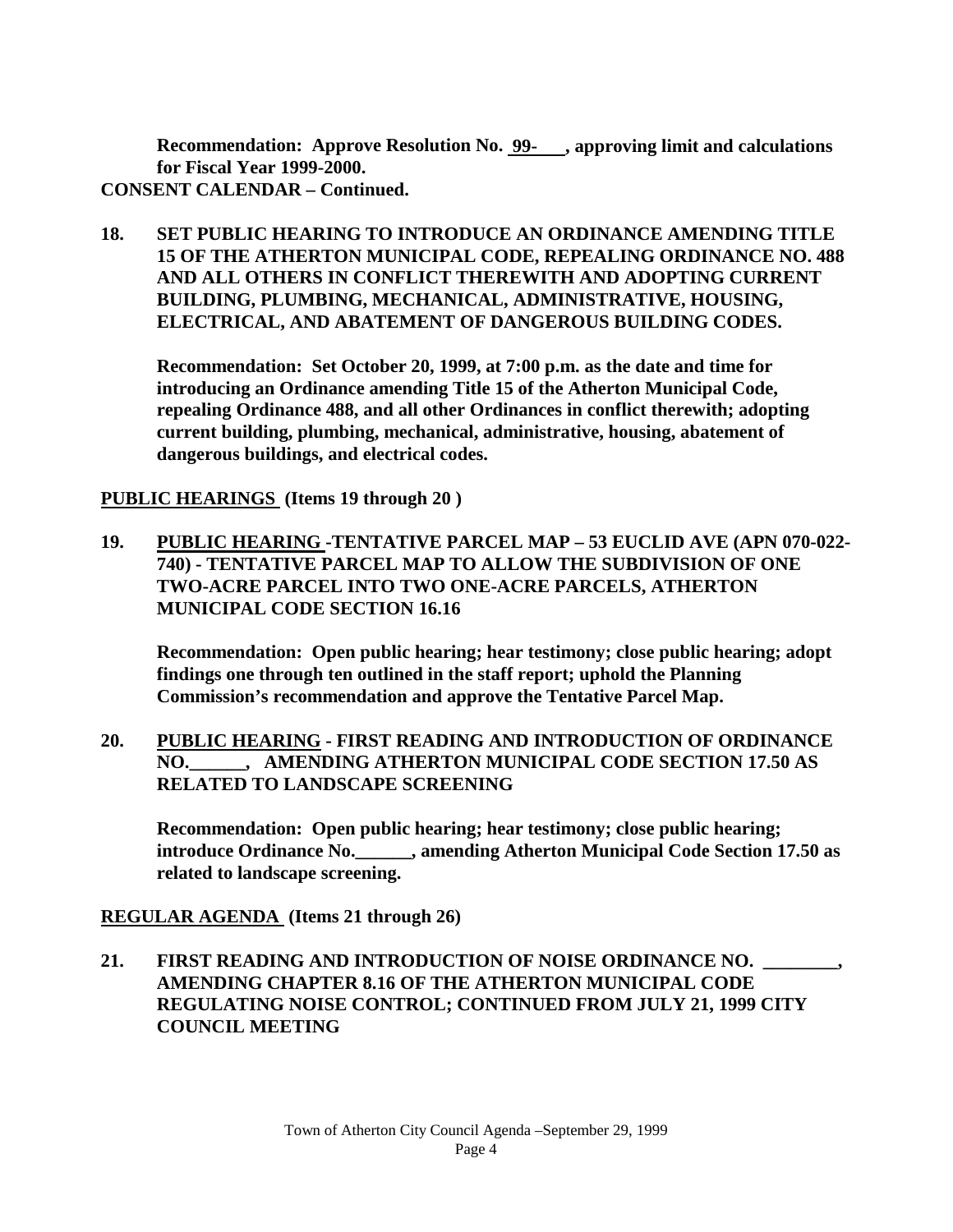**Recommendation: That the City Council introduce the Ordinance Amendment regulating noise control; this item was continued from the July 21, 1999 City Council meeting for re-introduction, and waive further reading.** 

**REGULAR AGENDA – Continued.**

**22. AUDIT REPORT MAZE AND ASSOCIATES; PAYMENT TO FORMER FINANCE DIRECTOR**

**Recommendation: Accept and file.**

## **23. REPAIR OR REPLACEMENT OF ONE POLICE MOTORCYCLE.**

**Recommendation: Approve repair or replacement of one police motorcycle.**

**24. DISCUSSION AND POSSIBLE ACTION ON NEGOTIATED RESIGNATION AGREEMENT – CITY MANAGER.**

**Recommendation: Discuss possible negotiated resignation of City Manager and terms of agreement; approve agreement.**

**25. DISCUSSION AND POSSIBLE ACTION TO ENGAGE SERVICES OF EXECUTIVE SEARCH FIRM FOR POSITION OF CITY MANAGER.**

**Recommendation: Discuss possible engagement of services of executive search firm to fill position of City Manager; retain services as appropriate.**

**26. APPOINTMENT TO THE ATHERTON ARTS COMMITTEE: Mindy Perez-Rubio**

**Recommendation: Appoint Mindy Perez-Rubio to the Atherton Arts Committee.**

**\*\*\*\*\*\*\*\*\*\*\*\*\*\*\*\*\*\***

# **27. ATHERTON CHANNEL DRAINAGE DISTRICT**

**\* \* \* \* \* \* \* \* \* \* \* \* \* \* \* \* \*** 

- **28. AMICUS BRIEF: None**
- **29. CLOSED SESSION**
	- **A. CONFERENCE WITH LEGAL COUNSEL – ANTICIPATED LITIGATION**

**Significant exposure to litigation pursuant to subdivision (b) of Section 54956.9: Three potential cases.**